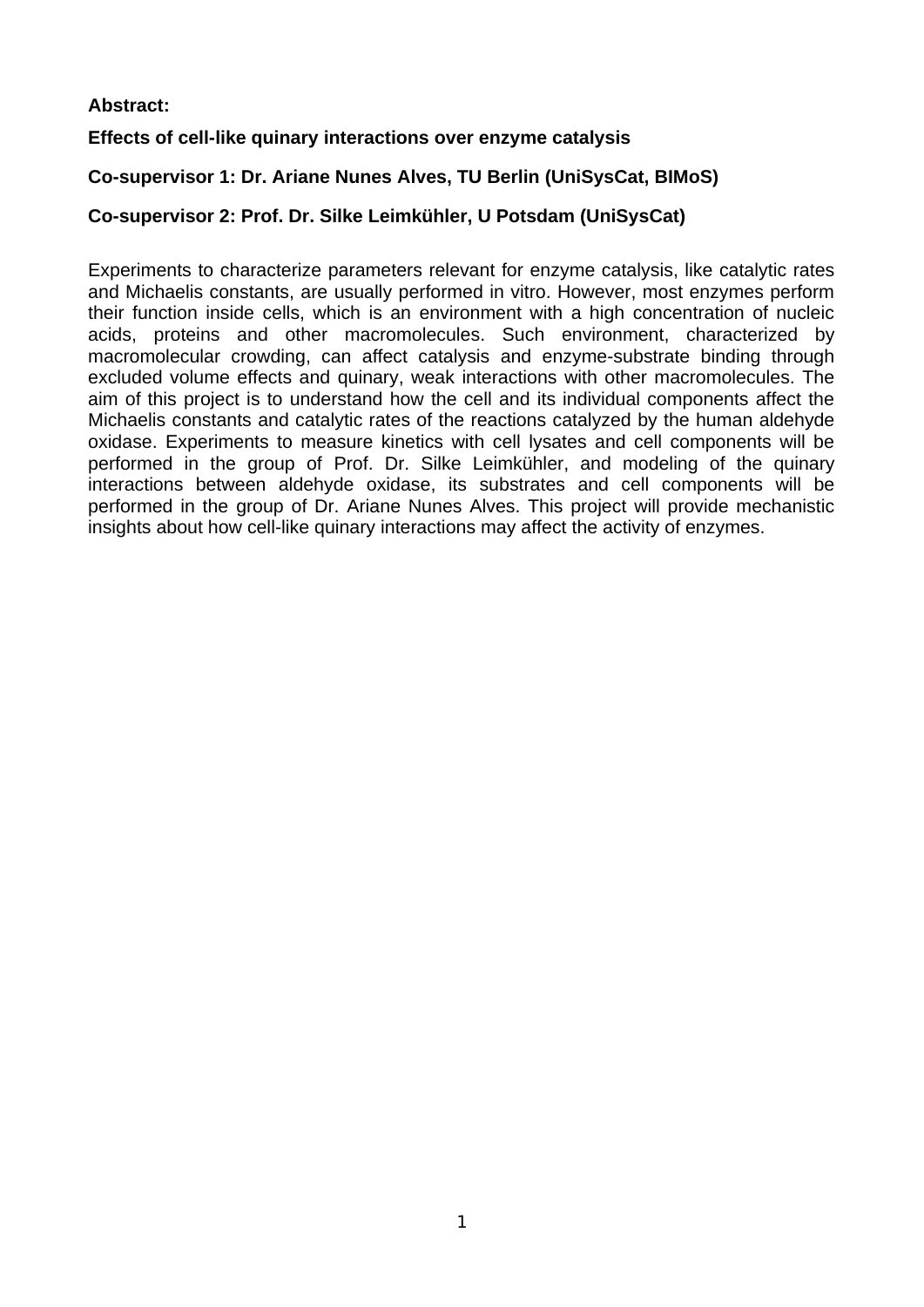### **Extended description version of the project:**

### **Effects of cell-like quinary interactions over enzyme catalysis**

## **Co-supervisor 1: Dr. Ariane Nunes Alves, TU Berlin (UniSysCat, BIMoS)**

## **Co-supervisor 2: Prof. Dr. Silke Leimkühler, U Potsdam (UniSysCat)**

### **1. Overall goal of the project**

The aim of this project is to understand how the cell environment affects the Michaelis constants and catalytic rates of the reactions performed by the human aldehyde oxidase (hAOX1). In order to achieve this goal, kinetic characterization of overexpressed hAOX1 in human cell lines in addition to purified hAOX1 in the presence of defined cellular components will be performed. Later, modeling of the quinary interactions between hAOX1, substrates and cell components will be performed to obtain mechanistic insights about the effects of cell components over enzyme catalysis.

#### **2. State of the art**

Experiments to characterize parameters relevant for enzyme catalysis, like catalytic rates  $(k_{cat})$  and Michaelis constants  $(K_M)$ , are usually performed in vitro, using low concentration of enzyme and substrate. Such condition does not reflect the cell environment, which is crowded with macromolecules such as proteins and nucleic acids. Macromolecules can achieve a concentration of up to 300 g/L (tens of millimolar) inside cells (1). Macromolecular crowding may affect the binding of substrate-enzyme complexes through excluded volume effects and quinary, weak interactions. A crowded environment may reduce substrate diffusion and hinder enzyme-substrate binding, leading to a  $K_M$  value higher than the one determined in vitro. For instance, the catalytic efficiency ( $k_{cat}/K_M$ ) of TEM1-β-lactamase was shown to be reduced inside cells (2).

However, quantifying  $k_{cat}$  and  $K_M$  values inside cells is challenging. Other strategies to probe the effects of the cell environment include kinetic characterization using cell lysates, protein crowders (3), or individual cell components, such as ribosomes (4). A recent study (3) showed that the catalytic efficiency of dihydrofolate reductase is reduced in the presence of protein crowders, such as lysozyme and casein. Another study (5) showed that changes in the  ${}^{1}H-{}^{15}N$  heteronuclear single quantum coherence (HSQC) nuclear magnetic resonance (NMR) spectrum for yD-crystallin inside cells are lost when ribosomes are destabilized, suggesting that ribosomes are the main partner for quinary interactions of γD-crystallin inside cells. Moreover, a low concentration of ribosomes also increased the  $K_M$  values of the reactions catalyzed by dihydrofolate reductase and thymidylate synthase by 10 and 20 fold, respectively (4). In these studies, it is not clear whether the effects over  $K_M$  were caused by the interactions of ribosomes and proteins crowders with the enzymes or with the substrates. Studies with one promiscuous enzyme, which can metabolize multiple substrates, can help to provide mechanistic insights of how enzyme-substrate binding changes inside cells and elucidate whether these changes are due to interactions with the enzyme or with the substrate.

hAOX1 in general accepts a wide range of unrelated substrates, such as aldehydes and Nheterocycles. hAOX1 is a multifunctional molybdo-flavoenzyme present in the cytosol and expressed in different tissues. It catalyses diverse reactions, such as oxidation and amide hydrolysis. The importance of hAOX1 is related to its prominent role as a drug and xenobiotic metabolizing enzyme, being responsible for unexpected drug metabolism, for promoting drug interactions, for affecting drug's efficacy and ultimately, for leading to failures in clinical trials. One of the enigmas on hAOX1 relates to its true physiological function that is still unknown. There are some hypotheses based on known endogenous substrates, and the fact that hAOX1 is an important source of reactive oxygen species suggests a role in signaling and cellular redox stress (6). Kinetic characterization of hAOX1 using different substrates has been done before in vitro, but not yet inside cells or using cell lysates.